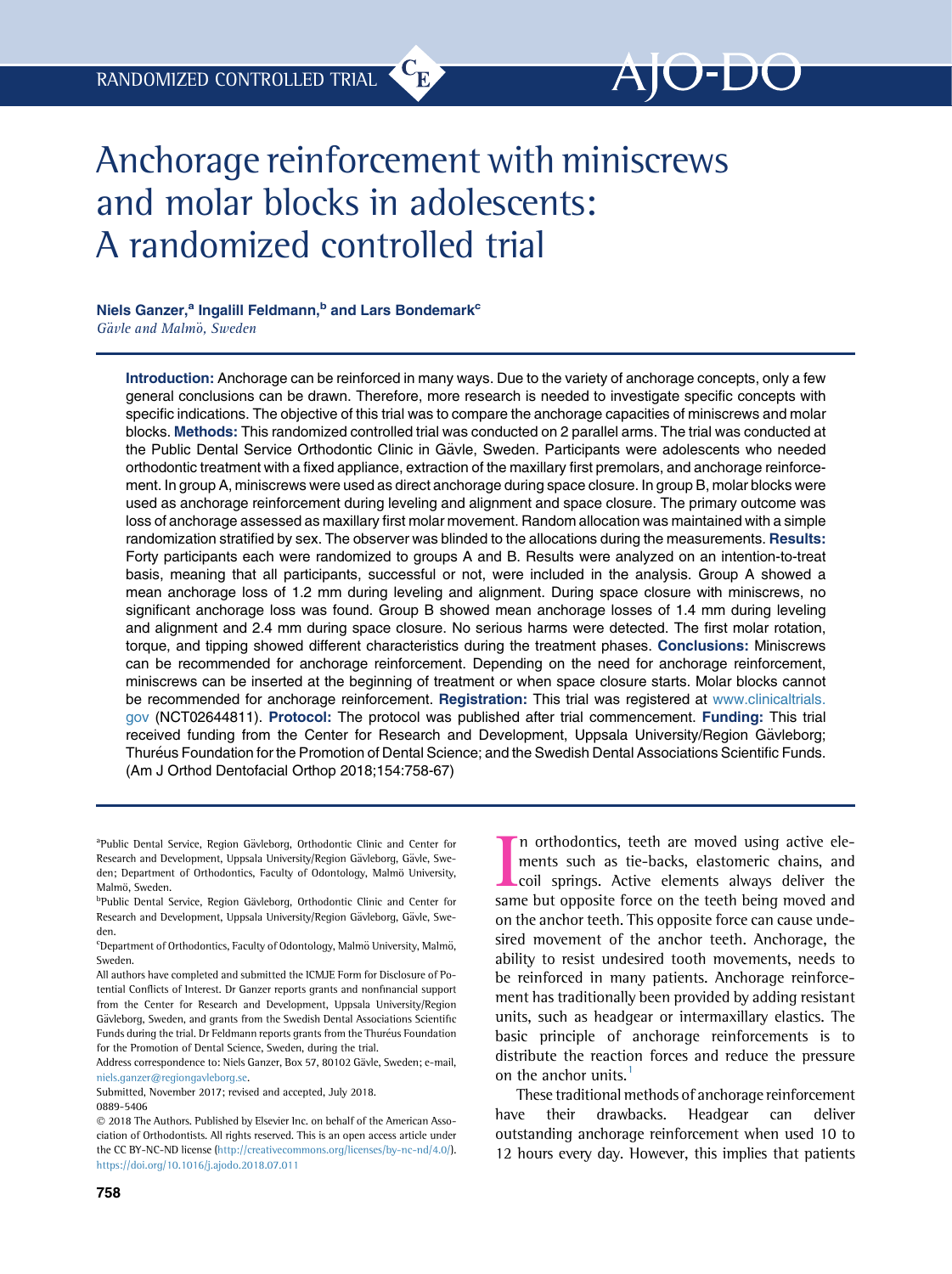must actually wear the appliance for the suggested period.<sup>2</sup> Clinical trials have shown that, in real life, approximately one third of patients are not accurate in reporting their headgear usage.<sup>[3](#page-8-0)</sup> Furthermore, up to 50% of patients treated with headgear had unacceptable anchorage loss.<sup>[4](#page-8-0)</sup>

The same applies to Class II elastics. Used full time, they are as effective as functional appliances in correcting Class II malocclusions, but even here compliance is an issue.<sup>[5](#page-8-0)</sup>

Anchorage, however, can be reinforced in ways that do not rely on compliance. The basic assumption is that every tooth has a certain anchorage value that is correlated to its root surface.<sup>[6](#page-8-0)</sup> The resistance of moving teeth can be overcome by uniting several teeth to an anchorage block. The more osseous tissue that needs to be remodeled, the less likely it is that these teeth will move.<sup>[7](#page-8-0)</sup> Molars from the left and right sides can be united with a transpalatal arch. This construction produced by a dental technician can theoretically reinforce anchorage. However, a systematic review showed that this concept was not sufficient in patients who needed space closure after premolar extractions.<sup>[8](#page-8-0)</sup>

A convenient way to reinforce anchorage is to undertie adjacent teeth with a stainless steel ligature. When the second molar is added to the appliance and tightly connected to the first molar, this so-called molar block has twice as much root surface as 1 molar. This technique is especially suitable when the first premolars are extracted because then also the second premolars can be added to the anchorage block, further increasing the anchorage value.<sup>9</sup> In that way, the root surface ratio between the anchor blocks and the front teeth is changed. Theoretically, this results in less mesial movement of the anchor teeth. Molar blocks do not involve a dental technician, are not based on cooperation, and can be inserted within minutes. The anchorage capacity of the molar block has not been investigated in clinical studies.

Due to the limited anchorage capacity of dental noncooperation-based techniques, skeletal anchorage with miniscrews has been claimed to be the ideal anchorage reinforcement.<sup>[10](#page-8-0)</sup> However, the literature includes only moderate evidence that miniscrews can provide good anchorage. $11$  General conclusions must be drawn with caution due to the heterogeneity of the pub-lished data.<sup>[12](#page-9-0)</sup> To fill these knowledge gaps about miniscrews, more research is needed about their use for specific indications in specific insertion sites.

#### Specific objectives

Anchorage capacity has traditionally been discussed mainly in the sagittal and vertical dimensions. $11,13$ Changes in the transverse dimension are rarely reported.

The main objectives of this trial were to evaluate anchorage capacity in its three dimensions at different timepoints: during leveling and alignment anchorage loss with and without molar blocks was evaluated (T1- T2); when molar blocks and buccal miniscrews were used during space closure for en masse retraction (T2- T3). It was hypothesized that miniscrews deliver better anchorage capacity than molar blocks and that the molar block is capable of certain anchorage reinforcement.

## MATERIAL AND METHODS

This trial was designed as a randomized controlled trial with 1 intervention arm and 1 active comparator and a 1:1 allocation ratio.

## PARTICIPANTS

The sample was collected at the Public Dental Service Orthodontic Clinic in Gävle, Region Gävleborg, Sweden. The sample consisted of adolescents, 11 to 19 years of age, who needed orthodontic treatment with a fixed appliance, extraction of the maxillary first premolars, and anchorage reinforcement. Anchorage need was assessed according to the dental visual treatment objec-tive.<sup>[14](#page-9-0)</sup> Moderate anchorage need corresponded to approximately 75% retraction of anterior teeth during space closure.<sup>[15](#page-9-0)</sup> All subjects had permanent dentition, including erupted maxillary second molars, and had received regular dental care since the age of 3 years. Adolescents who previously had orthodontic treatment or needed maximum anchorage or orthognathic surgery were excluded from the trial.

## Interventions

All patients were treated with extraction of the maxillary or maxillary and mandibular first premolars and fixed appliances in both jaws. Treatment with fixed appliance (Victory Series stainless steel brackets, 0.022-in slot size, MBT prescription; 3M Unitek, Monro-via, Calif) followed a straight-wire concept.<sup>[16](#page-9-0)</sup> The recommended archwire sequence was 0.016-in heatactivated nickel-titanium alloy,  $0.019 \times 0.025$ -in heat-activated nickel-titanium alloy, and 0.019  $\times$  0.025-in stainless steel with posted hooks (3M Unitek). Space closure was accomplished as enmasse retraction of the 6 anterior teeth. The treatment was conducted by the first 2 authors, and the staff had several years of experience in various systems for skeletal anchorage.

The 2 treatment groups were different in their anchorage strategy depending on the treatment phase. During leveling and alignment (T1-T2), the molars in group A had no anchorage reinforcement. In group B,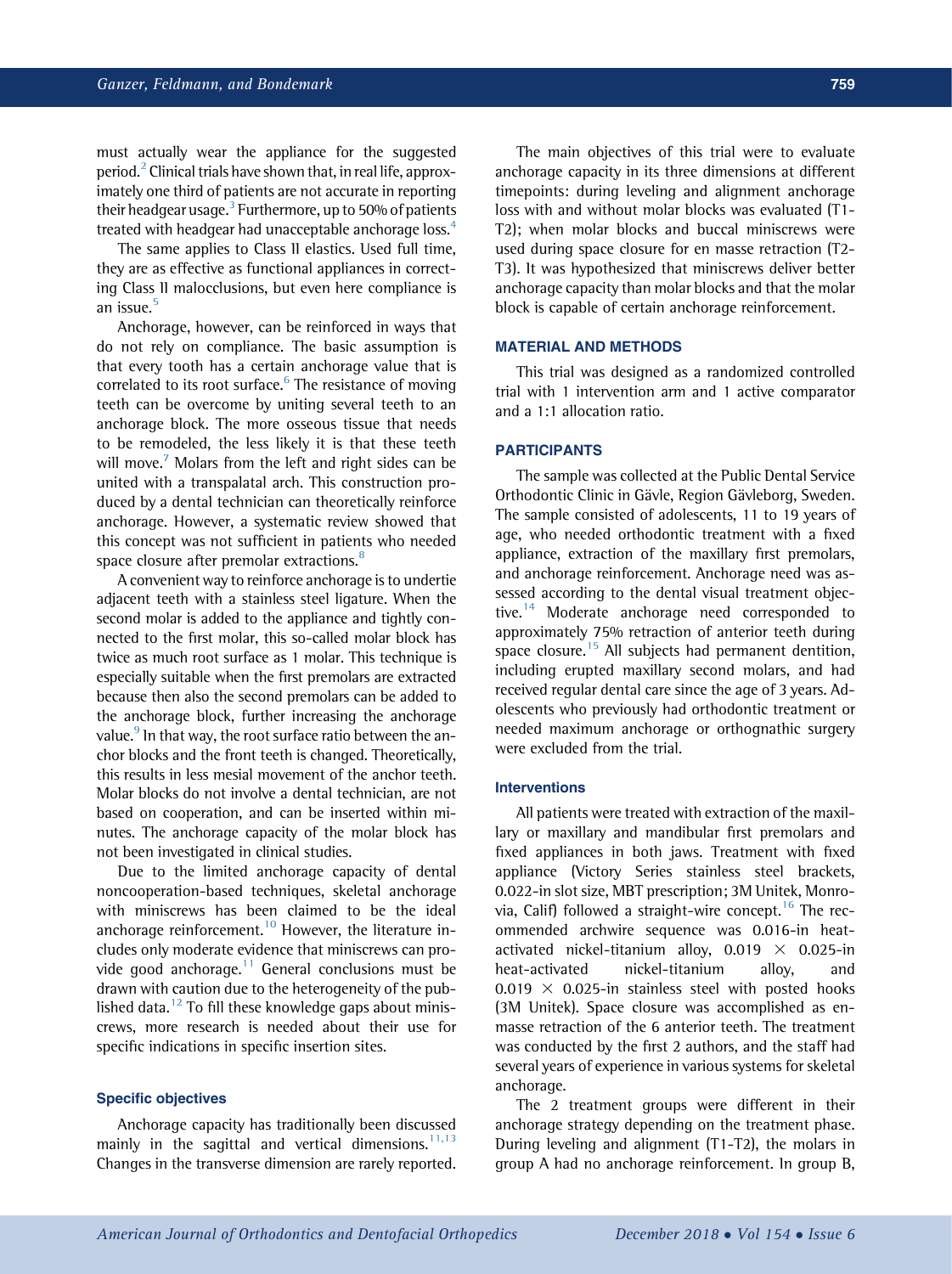anchorage was reinforced with molar blocks. During space closure (T2-T3), anchorage reinforcement was provided by miniscrews in group A, whereas group B continued with molar blocks.

## Leveling and alignment phase (T1-T2)

In the maxilla, the appliances were bonded on all teeth from the right first to the left first molars. Lacebacks were used in both groups to control canine proclination with the 0.016-in heat-activated nickel-titanium alloy archwire. In contrast to group A (Fig 1, A), anchorage in group B was reinforced by bonding the maxillary second molars. The second molars were then united with the first molars and second premolars using a stainless steel ligature (Fig 1, B). Leveling and alignment were considered completed when the 0.019  $\times$  0.025-in stainless steel archwire was in place and space closure was started.

#### Space closure (T2-T3)

In group A, all patients received 1 miniscrew on each side in the maxilla (Spider Screw K1 SCR-1510 or SCR-1508, diameter 1.5 mm, length 8-10 mm; Health Development, Sarcedo, Italy). The miniscrews were placed from the buccal side between the maxillary second premolar and first molar under local anesthesia according to the protocol published in the clinical trials register. The miniscrews were immediately loaded with 150-g closed-coil springs (Ortho Technology, Tampa, Fla) (Fig 2, A) In group B, the molar block was loaded with 150-g active tie-backs (Fig 2, B). To reduce friction, all archwires were cut distal of the first molars during space closure.

Space closure was considered completed when the canines reached a Class I relationship or all spaces were closed.

Alginate impressions for plaster casts were taken at the start of treatment (T1), after leveling and alignment (T2), and after space closure (T3). The plaster casts were produced at the clinic's laboratory within 24 hours, and then the casts were digitized with a desktop scanner (R700; 3Shape, Copenhagen, Denmark).

#### **Outcomes**

The primary outcome measures were loss of anchorage during leveling and alignment (T1-T2), defined as changes in tooth position of the maxillary right and left first molars, and loss of anchorage during space closure (T2-T3), defined as changes in tooth position of the maxillary right and left first molars.

Superimposition was performed on digital 3 dimensional models with a computer program (Final



Fig 1. Leveling and alignment: A, without anchorage reinforcement; B, with molar block as anchorage reinforcement.



Fig 2. Space closure: A, with miniscrew and closed-coil spring; B, with molar block and active tie-back.

Surface; GFaI, Berlin, Germany) and according to the raw, fine matching, and deformation superimposition technique.<sup>[17](#page-9-0)</sup> This technique calculates individual reference points for every subject. Reference points were detected with an algorithm-based deformation analysis that identified unchanged areas in the palate. Tooth movement was assessed in millimeters. Rotations, tipping, and torque were assessed in degrees.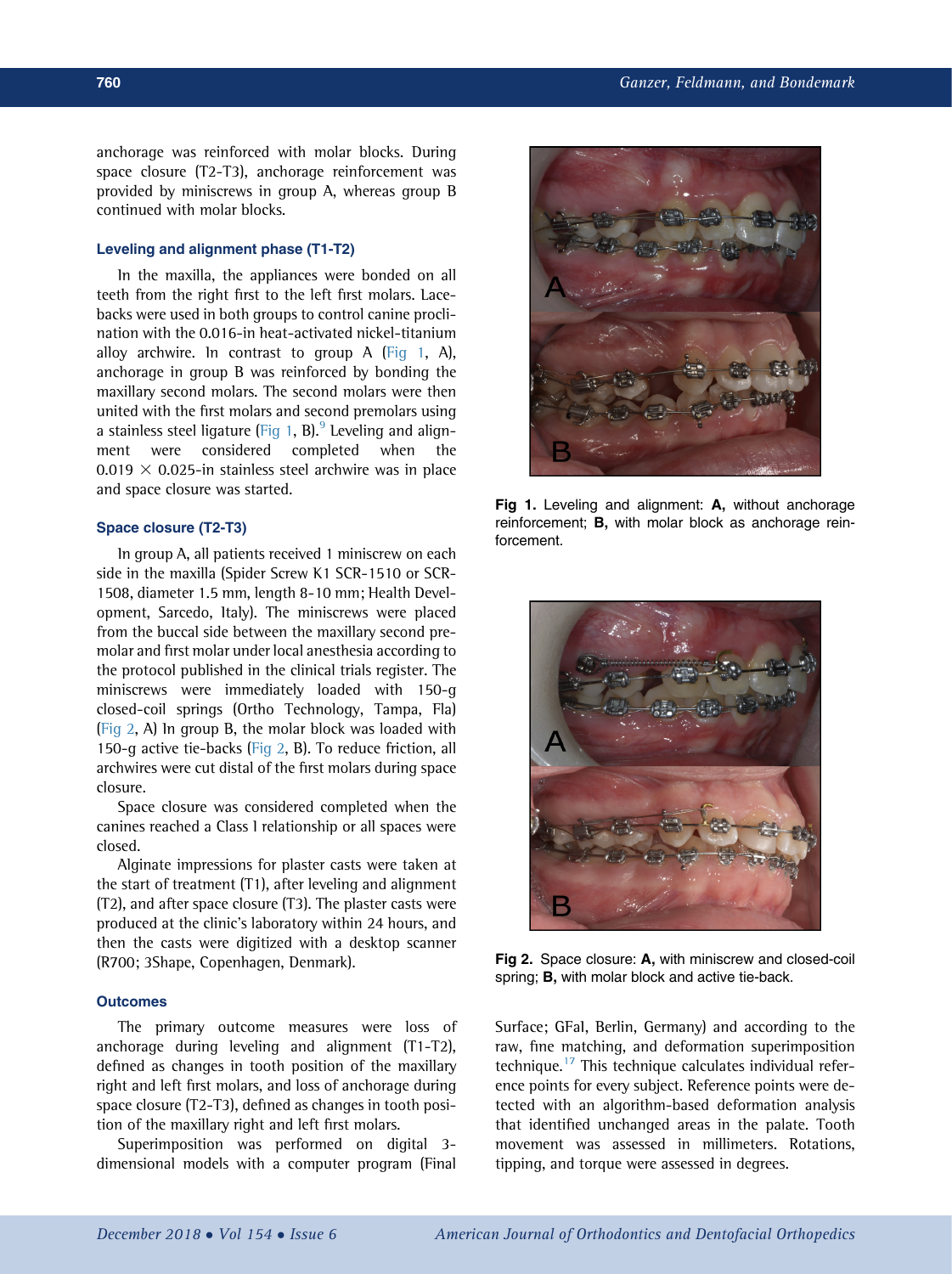#### Sample size calculation

The sample size calculation was based on values for anchorage loss and standard deviation in previous studies in our research group (headgear, anchorage loss 1.2 mm, SD 1.96 mm). $4$  Additionally, we assumed that the loss of anchorage would be half as much when miniscrews were used. The smallest clinical difference for the margin of superiority was set at 1 mm. The significance level was set at 5%.

Thus, under these circumstances, a sample of 26 subjects in each group would give 90% power. In addition, dropouts due to discontinued treatment or patients moving from the area and a 15% to 20% failure rate for the miniscrews were expected.<sup>[12,18](#page-9-0)</sup> Consequently, a sample size of 40 patients was established for both groups A and B.

## Randomization

This trial was conducted as a randomized controlled trial with 2 parallel arms. The protocol was approved by the regional ethical review board of Uppsala University, Uppsala, Sweden (number 2009/188).

All participants were randomly allocated to either group A or group B. The allocation was conducted by an independent person not involved in the trial. Each participant was given a sealed opaque envelope that contained a note with either "Group A" or "Group B," and all envelopes were assigned using simple randomization, stratified on sex, with SPSS statistical software (version 18; IBM, Chicago, Ill). After informed consent, the allocation was revealed when the participant opened the envelope.

## **Blinding**

All measurements were performed by 1 examiner (N.G.), who was blinded during the assessments of the outcomes. All details revealing the groups, such as the maxillary buccal part of the second molar and the buccal portion of the attached gingiva from the maxillary first premolar to the second molar, were removed from the plaster casts before the scanning.

#### Statistical analysis

Statistical analysis was performed using the programming language R (version  $3.42$ ).<sup>[19](#page-9-0)</sup> Arithmetic means and standard deviations were calculated for numeric variables. For every patient, the maxillary right and left first molars were included in the analysis, giving 2 dependent observations for every treatment phase. The maxillary first molar movements were analyzed with adjustments for the left and right sides using linear mixed effect models.<sup>[20](#page-9-0)</sup> Linear mixed effect models are statistical models containing fixed and random factors, which are particularly suitable for analysis of repeated measurements and dependent data. The statistical model was built with the following fixed factors: treatment group and maxillary molar position on the left and right sides. Each subject was assigned as a random factor. Data were analyzed separately for the treatment phases (T1-T2 and T2-T3) and for the total observation period (T1-T3). Differences with probabilities of less than 5%  $(P < 0.05)$  were considered statistically significant.

Data on all patients who were randomly assigned to the 2 groups were analyzed on an intention-to-treat ba- $sis.^{21,22}$  $sis.^{21,22}$  $sis.^{21,22}$  This implies that all subjects irrespective of success were included in the final analysis. In addition, if there were any dropouts during the trial, they were considered unsuccessful. Unsuccessful anchorage was defined as reciprocal space closure: ie, mesial movement corresponding to 50% of a premolar width (3.75 mm). All other variables such as transverse and vertical movements, rotation, tipping, and torque were set to the mean value of the variables calculated from the per-protocol subsample.

#### Method error analysis

Repeated superimpositions and measurements were performed on 15 randomly selected subjects after at least 2 weeks. No significant mean differences between the 2 series of records were found with the linear mixed effect models.<sup>[20](#page-9-0)</sup> The arithmetic mean error was  $-0.01$  mm and the absolute mean error was 0.14 mm (95% confidence interval [CI], 0.10-0.18), for distance measurements and  $0.02^{\circ}$ , with an absolute mean error of  $0.34^{\circ}$  (95 %)  $Cl, -0.14$ -0.12), for rotational measurements.

#### RESULTS

#### Participant flow and baseline data

Ninety-eight patients matched the inclusion criteria and were invited to participate in this trial; 18 patients declined to participate. Thus, 80 patients were enrolled in the trial. Informed consent was collected from all patients and their parents. There were 7 dropouts in group A and 2 in group B. The details are given in the CONSORT flow diagram [\(Fig 3](#page-4-0)). The baseline demographic characteristics are presented in [Table I](#page-5-0).

#### Outcome analysis

Details about maxillary first molar movements means, standard errors, and comparisons within and between groups—are given in [Table II.](#page-5-0)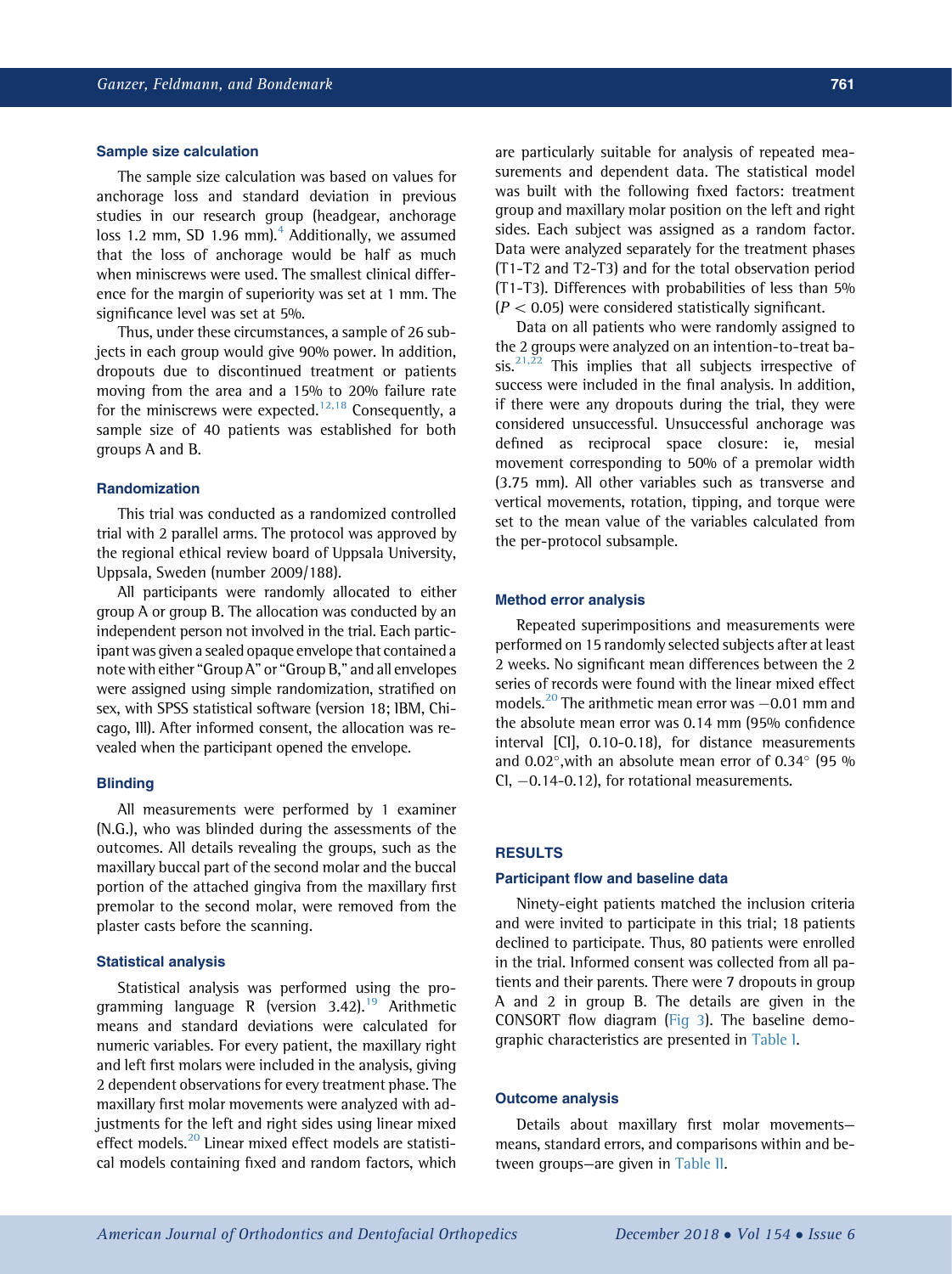

Fig 3. CONSORT flow chart.

## Sagittal movement

In the sagittal plane, changes in group A were characterized by the maxillary first molars moving 1.5 mm mesially during the total observation period. This mesial movement (1.2 mm) occurred mainly during the leveling and alignment phase. During the space closure, no significant mesial movement was found. Thus, loss of anchorage in the anteroposterior dimension occurred before miniscrew insertion.

In group B, the maxillary first molars had mesial movement of 3.8 mm during the total observation period, and 1.4 mm of mesial movement occurred during leveling and alignment and 2.4 mm during space closure.

The differences between groups were statistically significant for space closure and the total observation period. However, there was no statistically significant difference between the groups during the leveling and

<span id="page-4-0"></span>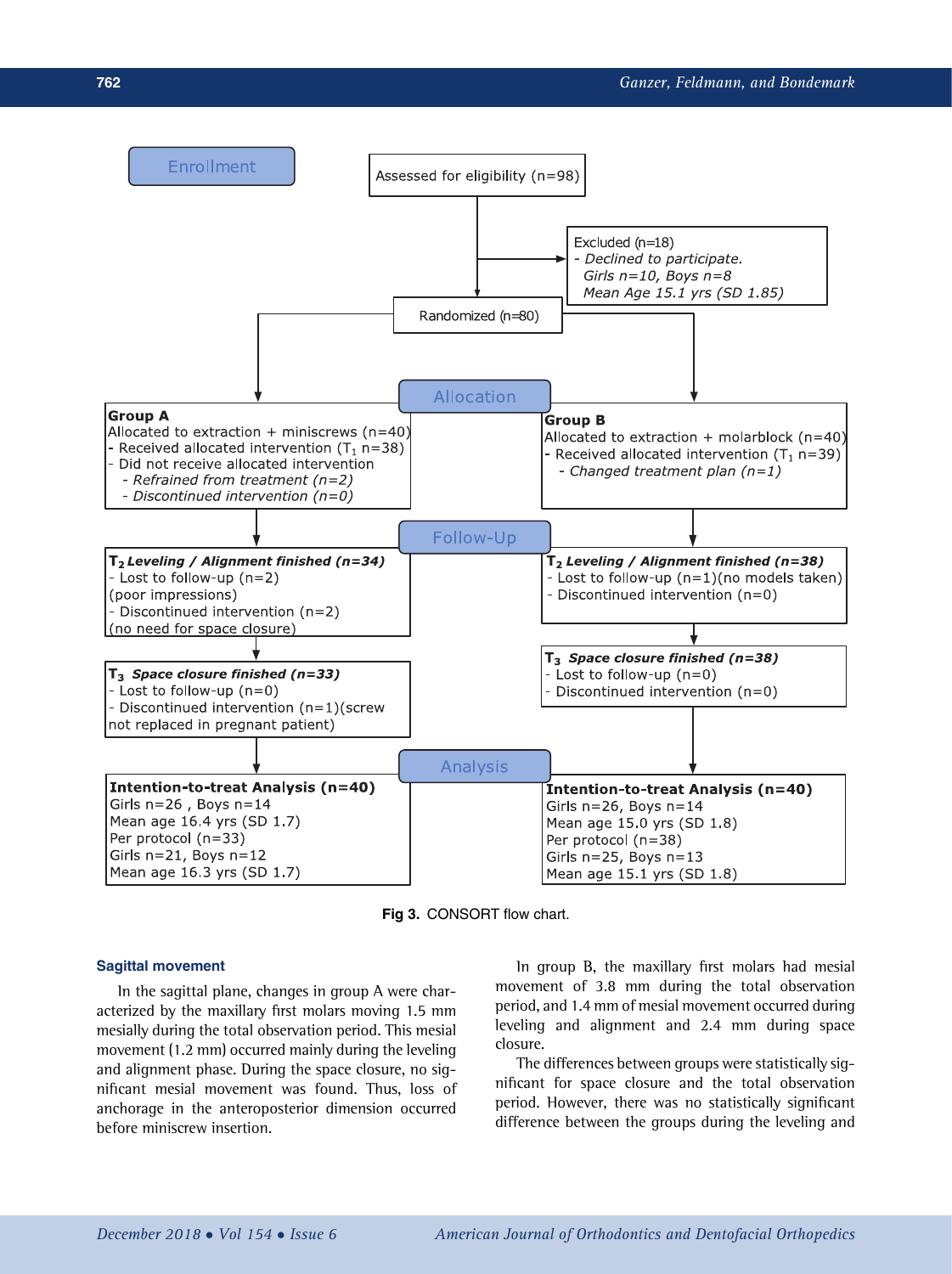<span id="page-5-0"></span>

| <b>Table I.</b> Baseline demographic characteristics |              |       |      |      |               |     |                    |       |      |      |               |     |
|------------------------------------------------------|--------------|-------|------|------|---------------|-----|--------------------|-------|------|------|---------------|-----|
| Group                                                | Per protocol |       |      |      |               |     | Intention to treat |       |      |      |               |     |
|                                                      |              |       |      |      | Age $(y)$     |     |                    |       |      |      | Age $(y)$     |     |
|                                                      | Total        | Girls | Boys | Mean | Range         | SD  | Total              | Girls | Boys | Mean | Range         | SD  |
| $\overline{A}$                                       | 33           | 21    | 12   | 16.3 | $12.3 - 19.3$ | 1.7 | 40                 | 26    | 14   | 16.4 | $12.3 - 19.3$ | 1.7 |
| B                                                    | 38           | 25    | 13   | 15.1 | $11.1 - 18.7$ | 1.8 | 40                 | 26    | 14   | 15.0 | $11.1 - 18.7$ | 1.8 |

## Table II. Intention-to-treat analysis of maxillary first molar movements during different treatment phases

|                                                                                                                       |                                | Within groups          |                        |                      |            | Between groups   |              |         |  |  |
|-----------------------------------------------------------------------------------------------------------------------|--------------------------------|------------------------|------------------------|----------------------|------------|------------------|--------------|---------|--|--|
|                                                                                                                       | Group A<br>Miniscrew           |                        | Group B<br>Molar block |                      | Difference | 95% CI           |              |         |  |  |
| Tooth movement                                                                                                        | Treatment phase                | Mean (SE)              | P                      | Mean (SE)            | P          | Mean             | Upper-lower  | P       |  |  |
| Sagittal                                                                                                              | T1-T2 leveling and alignment   | $1.2 \text{ mm} (0.1)$ | < 0.001                | 1.4 mm $(0.1)$       | < 0.001    | $0.1$ mm         | $-0.2 - 0.5$ | 0.492   |  |  |
| $(+$ mesial $/-$ distal)                                                                                              | T2-T3 space closure            | $0.2$ mm $(0.2)$       | 0.381                  | $2.4$ mm $(0.2)$     | < 0.001    | $2.2 \text{ mm}$ | $1.7 - 2.8$  | < 0.001 |  |  |
|                                                                                                                       | T1-T3 total observation period | $1.5$ mm $(0.2)$       | < 0.001                | $3.8$ mm $(0.2)$     | < 0.001    | $2.3$ mm         | $1.7 - 2.8$  | < 0.001 |  |  |
| Transversal                                                                                                           | T1-T2 leveling and alignment   | $0.2$ mm $(0.1)$       | 0.103                  | $0.1$ mm $(0.1)$     | 0.203      | $0.0$ mm         | $-0.3 - 0.2$ | 0.743   |  |  |
| $(+increased)$<br>decreased width)                                                                                    | T2-T3 space closure            | $0.0$ mm $(0.1)$       | 0.950                  | $0.1$ mm $(0.1)$     | 0.381      | $0.1$ mm         | $-0.2 - 0.4$ | 0.565   |  |  |
|                                                                                                                       | T1-T3 total observation period | $0.2$ mm $(0.1)$       | 0.248                  | $0.2$ mm $(0.1)$     | 0.126      | $0.1$ mm         | $-0.3 - 0.4$ | 0.769   |  |  |
| Vertical                                                                                                              | T1-T2 leveling and alignment   | $0.0$ mm $(0.1)$       | 0.526                  | $0.0$ mm $(0.1)$     | 0.610      | $0.0$ mm         | $-0.2 - 0.2$ | 0.930   |  |  |
| $($ +eruption $/$ -<br>intrusion)                                                                                     | T2-T3 space closure            | $-0.1$ mm $(0.1)$      | 0.127                  | $0.6$ mm $(0.1)$     | < 0.001    | $0.7$ mm         | $0.5 - 0.9$  | < 0.001 |  |  |
|                                                                                                                       | T1-T3 total observation period | $-0.1$ mm $(0.1)$      | 0.559                  | $0.6$ mm $(0.1)$     | < 0.001    | $0.7$ mm         | $0.3 - 1.0$  | < 0.001 |  |  |
| Rotation                                                                                                              | T1-T2 leveling and alignment   | $-2.1^{\circ}$ (0.6)   | 0.002                  | $-3.9^{\circ}$ (0.6) | < 0.001    | $-1.8^\circ$     | $-3.6 - 0.0$ | 0.051   |  |  |
| $(+$ mesiopalatal $/-$<br>distopalatal)                                                                               | T2-T3 space closure            | $-0.2^{\circ}$ (0.5)   | 0.763                  | $6.4^{\circ}$ (0.5)  | < 0.001    | $6.6^\circ$      | $5.2 - 8.0$  | < 0.001 |  |  |
|                                                                                                                       | T1-T3 total observation period | $-2.3^{\circ}$ (0.8)   | 0.005                  | $2.6^{\circ}$ (0.8)  | 0.002      | $4.9^\circ$      | $2.6 - 7.1$  | < 0.001 |  |  |
| <b>Tipping</b>                                                                                                        | T1-T2 leveling and alignment   | $3.2^{\circ}$ (0.5)    | < 0.001                | $2.8^{\circ}$ (0.5)  | < 0.001    | $-0.5^\circ$     | $-1.8 - 0.8$ | 0.462   |  |  |
| $(+$ mesial $/-$<br>distal)                                                                                           | T2-T3 space closure            | $-3.1^{\circ}$ (0.5)   | < 0.001                | $1.1^{\circ}$ (0.5)  | 0.028      | $4.2^\circ$      | $2.8 - 5.5$  | < 0.001 |  |  |
|                                                                                                                       | T1-T3 total observation period | $0.6^{\circ}$ (0.7)    | 0.393                  | $3.9^{\circ}$ (0.7)  | < 0.001    | $3.3^\circ$      | $1.4 - 5.2$  | < 0.001 |  |  |
| Crown torque                                                                                                          | T1-T2 leveling and alignment   | $1.3^{\circ}$ (0.4)    | 0.003                  | $0.6^{\circ}$ (0.4)  | 0.168      | $-0.7^\circ$     | $-1.9-0.5$   | 0.229   |  |  |
| $(+$ palatal $/-$<br>buccal)                                                                                          | T2-T3 space closure            | $-3.4^{\circ}$ (0.4)   | < 0.001                | $-0.8^{\circ}$ (0.4) | 0.045      | $2.6^\circ$      | $1.5 - 3.8$  | < 0.001 |  |  |
|                                                                                                                       | T1-T3 total observation period | $-2.2^{\circ}$ (0.6)   | < 0.001                | $-0.2^{\circ}$ (0.6) | 0.664      | $2.0^\circ$      | $0.4 - 3.6$  | 0.016   |  |  |
| $Millimotors$ and degrees were rounded to 1 decimal $r = 90(40 \text{ in each group})$ (2 absentions nor pertiainant) |                                |                        |                        |                      |            |                  |              |         |  |  |

Millimeters and degrees were rounded to 1 decimal,  $n = 80$  (40 in each group) (2 observations per participant).

alignment phase. More details about the movement in the anteroposterior direction are presented in [Figure 4](#page-6-0).

## Transverse movement

There were no statistically significant differences within or between groups in the transverse plane.

### Vertical movement

During the total observation period, the maxillary first molars showed no significant vertical change in group A. In group B, a significant eruption of 0.6 mm was found. This eruption occurred during the space closure phase. The difference between the groups was statistically significant.

#### Rotation

In group A, the maxillary first molars showed distopalatal rotation of  $2.3^\circ$  during the total observation period. This rotation was mainly established during leveling and alignment. The changes in rotation during space closure were not significant. In contrast, the maxillary first molars in group B showed a mesiopalatal rotation of 2.6° during the total observation period. There was a statistically significant difference between the groups of  $4.9^{\circ}$  in rotation. An interesting finding was that rotation characteristics were similar during the leveling and alignment phase but significantly different during space closure: group B had a  $6.4^\circ$  mesiopalatal rotation.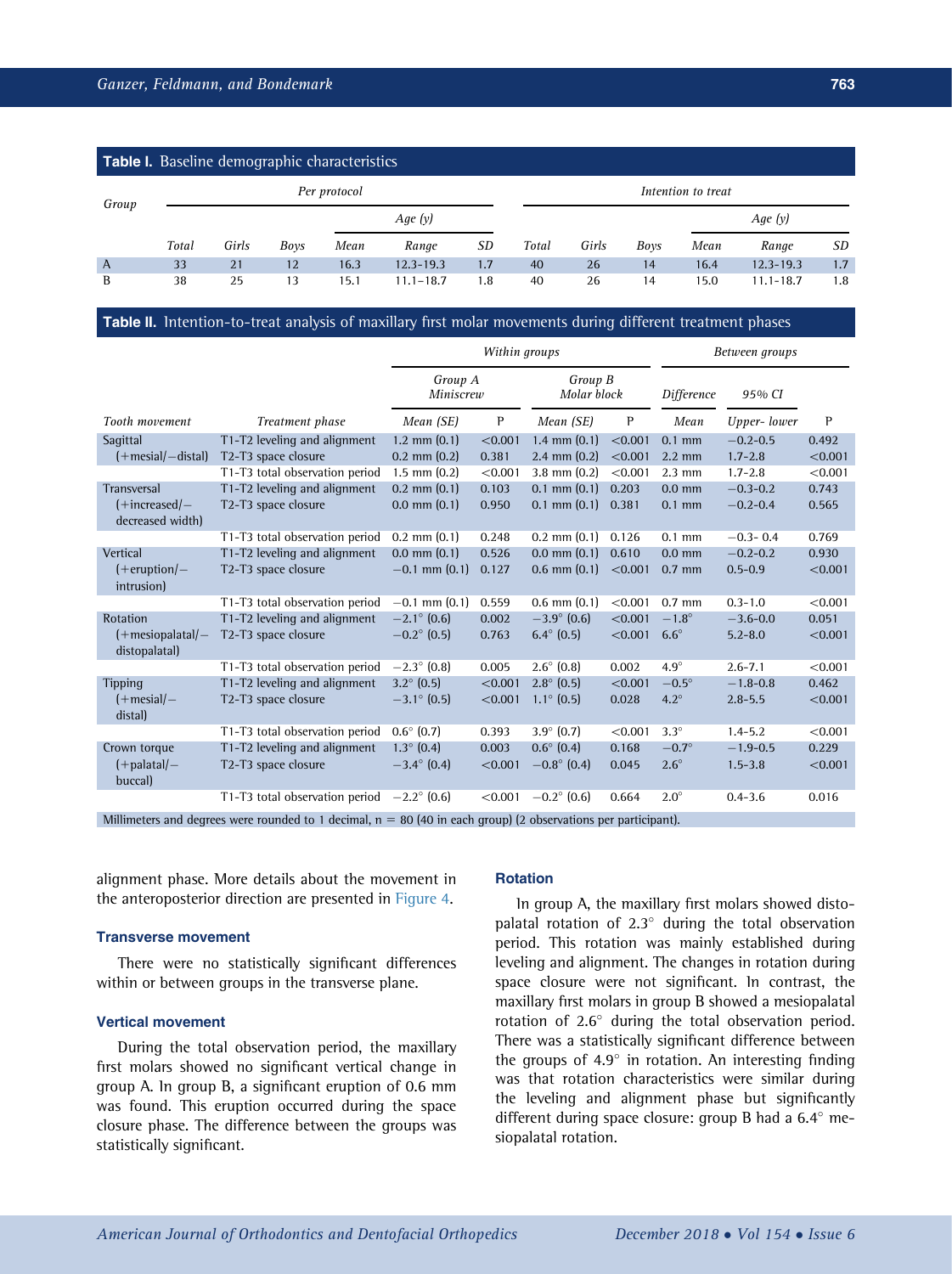<span id="page-6-0"></span>



# Fig 4. Box plots with Tukey hinges showing the intention-to-treat analysis of the mesial movement of the maxillary first molars.

## **Tipping**

The maxillary first molars in both groups showed mesial tipping of about  $3^\circ$  during leveling and alignment. In group A, this tipping was reset during space closure. In group B, additional mesial tipping of  $1^\circ$ was found during space closure. For the total observation period, there was a statistically significant difference between groups of 3.3°.

## Crown torque

There was no statistically significant difference in crown torque between the groups during leveling and alignment. During space closure, group A had buccal crown torque of  $3.4^\circ$ . During the total observation period, there was a statistically significant difference between the groups of  $2.0^\circ$ .

The summarized simulated mean changes in the maxillary first molar positions and rotations are depicted in [Figure 5](#page-7-0).

## Treatment time

There were no statistically significant differences in treatment times between groups. Consequently, the mean times for the leveling and alignment phase were 10.5 months in group A (miniscrews) and 9.3 months in group B (molar blocks). The space-closure phase took on average 8.9 months in group A and 9.0 months in group B.

## Finishing phase

When finishing started, some subjects had several millimeters of anchorage loss, and others had residual spaces. All patients were finished on an individual basis, and the finishing phase was not part of the observation time. During the finishing phase in both groups, Class II elastics were used when appropriate. If there were residual spaces, the posterior teeth were protracted. All patients reached their treatment goals.

# Harms

In 36 patients, 72 miniscrews were inserted. Of these, 3 miniscrews were lost during the space-closure phase. One of these participants was pregnant. Since replacement of the miniscrew would have involved taking apical x-rays, this treatment was finished with other anchorage reinforcement. In another subject, space closure was already finished when the screw became loose, so anchorage reinforcement was not continued. Consequently, of 3 lost miniscrews, only 1 was replaced.

Furthermore, a Spider Screw, K1 SCR-1510 (10-mm length), fractured during installation. The fragment was initially left in place but was removed later. Intraoral apical radiographs of the incisors were routinely taken before and after treatment. Most patients showed no or minor root resorptions up to 2 mm. $^{23}$  $^{23}$  $^{23}$  There was no statistically significant difference in root resorption between groups.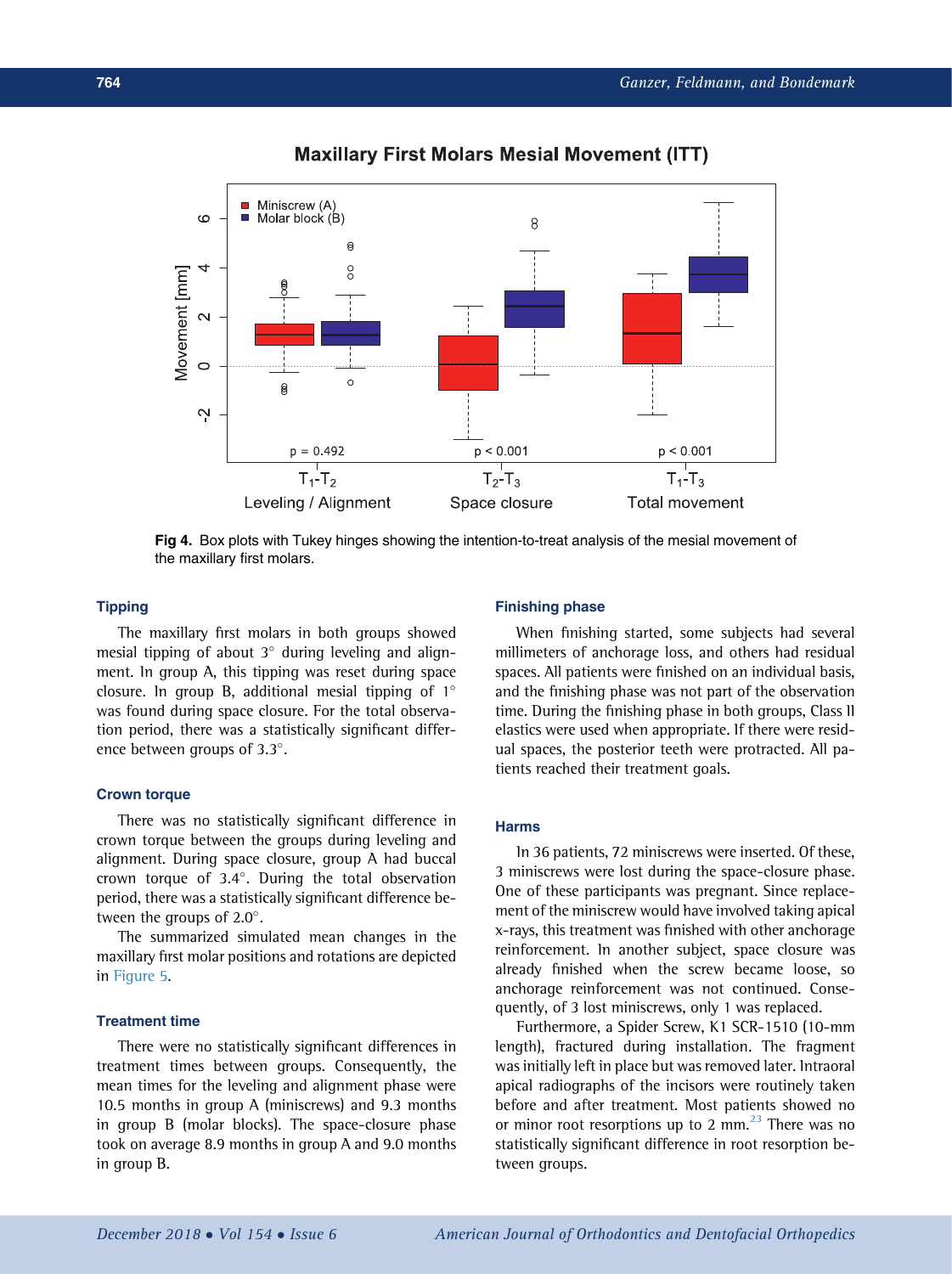<span id="page-7-0"></span>

Fig 5. Maxillary first molar positions T1-T3: group A (red, miniscrew) and group B (blue, molar block).

# **DISCUSSION**

## Main findings

The main findings of this trial were that miniscrews significantly increased the anchorage capacity of the appliance. There was no statistically significant mesial movement in the miniscrew group (group A) during space closure. This finding is in line with earlier studies on different systems for bone anchorage. $4,12$  Thus, the hypothesis concerning the anchorage capacity of miniscrews was confirmed.

In addition, patients treated with molar blocks had reciprocal space closure during the observation time. Thus, molar blocks did not increase the anchorage capacity of the appliances. Therefore, the second part of our hypothesis was rejected. To our knowledge, the anchorage capacity of molar blocks has not been described in the literature; therefore, no comparisons with other studies could be performed.

The overall success rate was 96%, which was higher than reported in recent reviews  $(83.6\% - 86.5\%)$ .<sup>12,24</sup> The high success rate in this trial can be explained by the heterogeneity of the data that the systematic reviews are based on. The systematic reviews reported results with a mixture of screw types, insertion sites, and force applications. In contrast, we used miniscrews of 1 brand. Moreover, all miniscrews in our trial were placed buccally in the attached gingiva and immediately loaded with 150 g of continuous force.

Because raw, fine matching, and deformation superimposition of digital 3-dimensional models was used, the movement of the maxillary molars could be mapped in a unique way.<sup>[17](#page-9-0)</sup> Therefore, treatment effects are described in terms of translational movement, rotation, tipping, and torque. The analysis of tooth movement showed comprehensive information about the biomechanics of the 2 concepts used in this trial. However, it can be argued whether all statistically significant findings have clinical importance. Assuming that a difference of 1 mm or more is clinically relevant, only the anteroposterior movement has a considerable effect size. Concerning rotation, tipping, and torque, the differences between groups were less than  $5^\circ$ . Nevertheless, knowledge of the effects can be important in patients whose tooth positions are deviant from the beginning.

When the space-closure phase was analyzed in detail, the box plots in [Figure 4](#page-6-0) showed distalization of the maxillary first molars in about half of the subjects treated with miniscrews. Beyond distalization, there was distal tipping and buccal crown torque. This could be explained by 2 factors: the vertical component of the applied force<sup>[25](#page-9-0)</sup> and the friction in the molar tube when the archwire is pressed distally into the tube. Compared with treatment with molar blocks, the same forces and moments occur, but in contrast to miniscrews, the active tie-back causes a contrary force. This force seems to be greater than the friction caused by the archwire, since the first molars in the molar block group rotated mesiopalatally.

At the same time that some subjects treated with miniscrews showed molar distalization, the opposite movement was found in others. One could argue that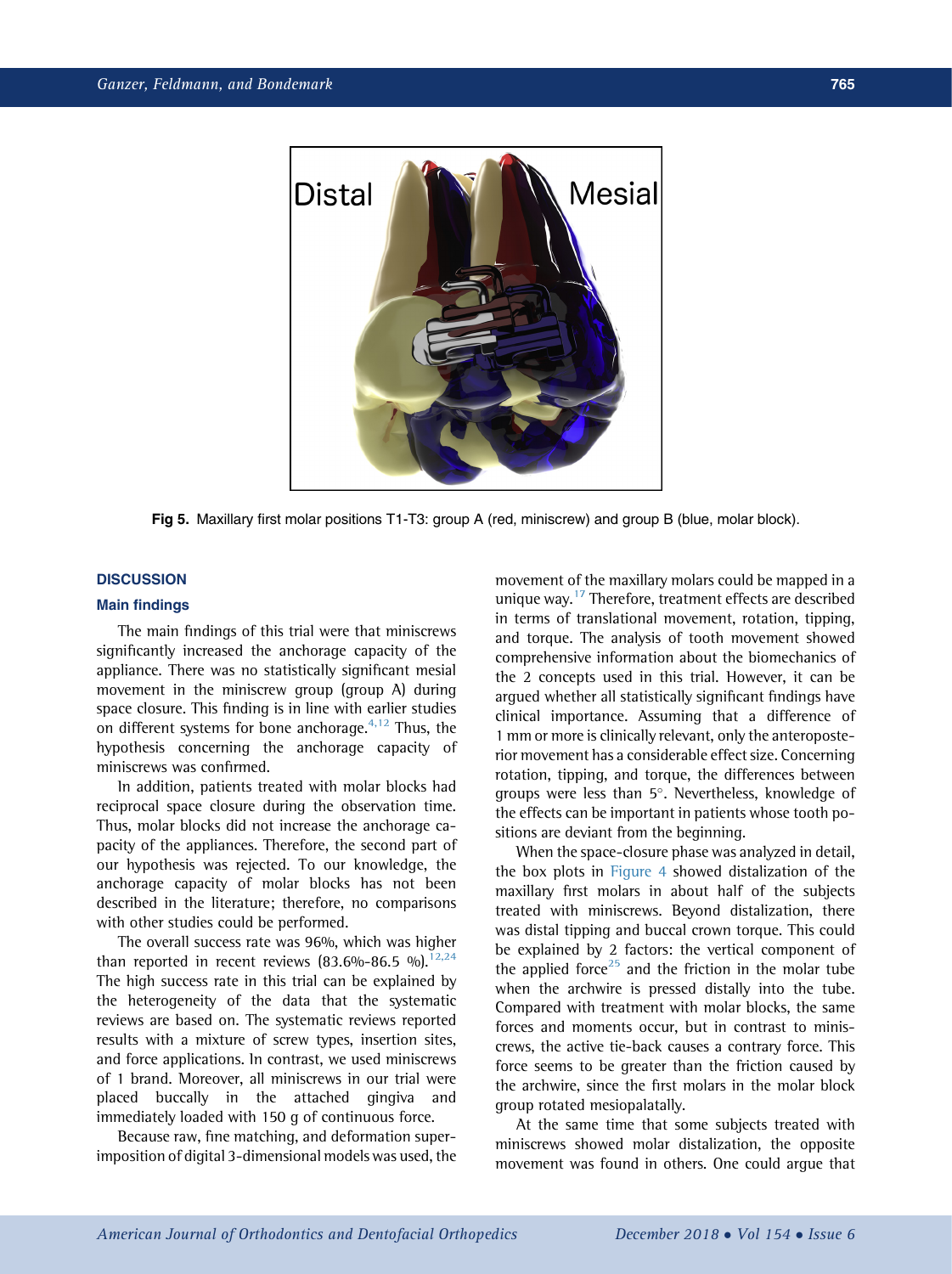<span id="page-8-0"></span>this only can happen when the miniscrew is lost; however, since only 3 miniscrews were lost during the treatment, this cannot be the main explanation. Although miniscrews show a certain displacement during treatment, the anterior component of the occlusal force is likely the explanation for this effect. $26-28$  Moreover, the intention-to-treat analysis included 7 dropouts who were defined as unsuccessful. For unsuccessful treatment, mesial movement of 3.75 mm was assumed.

We used the concept of miniscrews as direct anchorage during the space-closure phase without anchorage reinforcement during the leveling and alignment phase. Since an average anchorage loss of about 1.5 mm was found during the total observation period, this should be recognized as acceptable for patients treated with this concept. Therefore, this concept should not be used for those who need maximum anchorage, where anchorage loss cannot be accepted. Instead, maximum anchorage can be provided by indirect anchorage with a rigid connection between the anchor teeth, and tooth movement can be controlled as early as the leveling and alignment phase.

Of course, both concepts described above have suitability. Indirect skeletal anchorage with rigid supraconstructions that are mounted on miniscrews are planned measures for patients where anchorage is problematic already in the planning stage. On the contrary, miniscrews as direct anchorage can be used when anchorage unexpectedly becomes a problem during treatment. Then miniscrews can be installed and loaded immediately.

#### Limitations and generalizability

Our sample included 65% girls and 35% boys. One could argue that an even sex distribution would have eliminated the risk for bias caused by sex differences. Yet, the sex distribution in this sample agrees with that in many orthodontic clinics. With a sex-stratified randomization, proportional sampling between groups could be maintained. However, the simple randomization could have been done in blocks and hence improved the age distribution. Although the groups had a mean difference in age of about 1 year, the differences between subjects at 15 and 16 years of age concerning growth or tooth movement were regarded negligible.

Due to the nature of the trial, blinding of the participants or care providers was not possible; this might be considered a source of bias. Nonetheless, the assessor was blinded while measuring.

The risk for bias in this trial was considered low. This sample was regarded as representative of populations in orthodontic clinics in industrialized countries.

#### **CONCLUSIONS**

Miniscrews as direct anchorage provided increased anchorage capacity with no statistically significant mesial movement during space closure. Thus, miniscrews can be recommended for anchorage reinforcement. Treatment with miniscrews resulted in movement of the maxillary first molars, characterized by distal rotation and buccal crown torque.

Molar blocks did not increase the anchorage capacity and thus cannot be recommended as anchorage reinforcement. The molar blocks caused movement of the maxillary first molars, characterized by mesial rotation and mesial tipping.

#### ACKNOWLEDGMENTS

We thank all participants in this trial and Per Liv and Sara Gustavsson from the Center for Research and Development at Uppsala University/Region Gävleborg, for assistance with the statistical analysis.

# SUPPLEMENTARY DATA

Supplementary data associated with this article can be found, in the online version, at [https://doi.org/10.](https://doi.org/10.1016/j.ajodo.2018.07.011) [1016/j.ajodo.2018.07.011](https://doi.org/10.1016/j.ajodo.2018.07.011).

#### **REFERENCES**

- 1. [Feldmann I, Bondemark L. Orthodontic anchorage: a systematic](http://refhub.elsevier.com/S0889-5406(18)30688-7/sref1) [review. Angle Orthod 2006;76:493-501.](http://refhub.elsevier.com/S0889-5406(18)30688-7/sref1)
- 2. Kloehn SJ. Orthodontics—[force or persuasion. Angle Orthod 1953;](http://refhub.elsevier.com/S0889-5406(18)30688-7/sref2) [23:55-65](http://refhub.elsevier.com/S0889-5406(18)30688-7/sref2).
- 3. [Cole WA. Accuracy of patient reporting as an indication of headgear](http://refhub.elsevier.com/S0889-5406(18)30688-7/sref3) [compliance. Am J Orthod Dentofacial Orthop 2002;121:419-23](http://refhub.elsevier.com/S0889-5406(18)30688-7/sref3).
- 4. [Feldmann I, Bondemark L. Anchorage capacity of osseointegrated](http://refhub.elsevier.com/S0889-5406(18)30688-7/sref4) [and conventional anchorage systems: a randomized controlled](http://refhub.elsevier.com/S0889-5406(18)30688-7/sref4) [trial. Am J Orthod Dentofacial Orthop 2008;133:339.e1-28.](http://refhub.elsevier.com/S0889-5406(18)30688-7/sref4)
- 5. [Janson G, Sathler R, Fernandes TM, Branco NC, Freitas MR.](http://refhub.elsevier.com/S0889-5406(18)30688-7/sref5) [Correction of Class II malocclusion with Class II elastics: a system](http://refhub.elsevier.com/S0889-5406(18)30688-7/sref5)[atic review. Am J Orthod Dentofacial Orthop 2013;143:383-92](http://refhub.elsevier.com/S0889-5406(18)30688-7/sref5).
- 6. [Jepsen A. Root surface measurement and a method for xray deter](http://refhub.elsevier.com/S0889-5406(18)30688-7/sref6)[mination of root surface area. Acta Odontol Scand 1963;21:35-46.](http://refhub.elsevier.com/S0889-5406(18)30688-7/sref6)
- 7. Roberts WE, Sarandeep SH. Chapter 4 Bone Physiology, Metabolism, and Biomechanics in Orthodontic Practice. In: Graber TM, Vanarsdall RL, Vig KW, Huang GJ, editors. Orthodontics - Current Principles & Techniques. 6th ed. St. Louis, Missouri, USA: Elsevier Mosby; 2017. p. 131.
- 8. [Diar-Bakirly S, Feres MF, Saltaji H, Flores-Mir C, El-Bialy T. Effec](http://refhub.elsevier.com/S0889-5406(18)30688-7/sref8)[tiveness of the transpalatal arch in controlling orthodontic](http://refhub.elsevier.com/S0889-5406(18)30688-7/sref8) [anchorage in maxillary premolar extraction cases: a systematic re](http://refhub.elsevier.com/S0889-5406(18)30688-7/sref8)[view and meta-analysis. Angle Orthod 2017;87:147-58.](http://refhub.elsevier.com/S0889-5406(18)30688-7/sref8)
- 9. Proffit WR. Chapter 8 The Biologic Basis of Orthodontic Therapy. In: Proffit WR, Fields HW, Sarver DM, editors. Contemporary Orthodontics. 5th ed. Elsevier Mosby; 2013. p. 297.
- 10. [Maino BG, Maino G, Mura P. Spider Screw: skeletal anchorage sys](http://refhub.elsevier.com/S0889-5406(18)30688-7/sref10)[tem. Prog Orthod 2005;6:70-81](http://refhub.elsevier.com/S0889-5406(18)30688-7/sref10).
- 11. [Jambi S, Walsh T, Sandler J, Benson PE, Skeggs RM, O'Brien KD.](http://refhub.elsevier.com/S0889-5406(18)30688-7/sref11) [Reinforcement of anchorage during orthodontic brace treatment](http://refhub.elsevier.com/S0889-5406(18)30688-7/sref11)